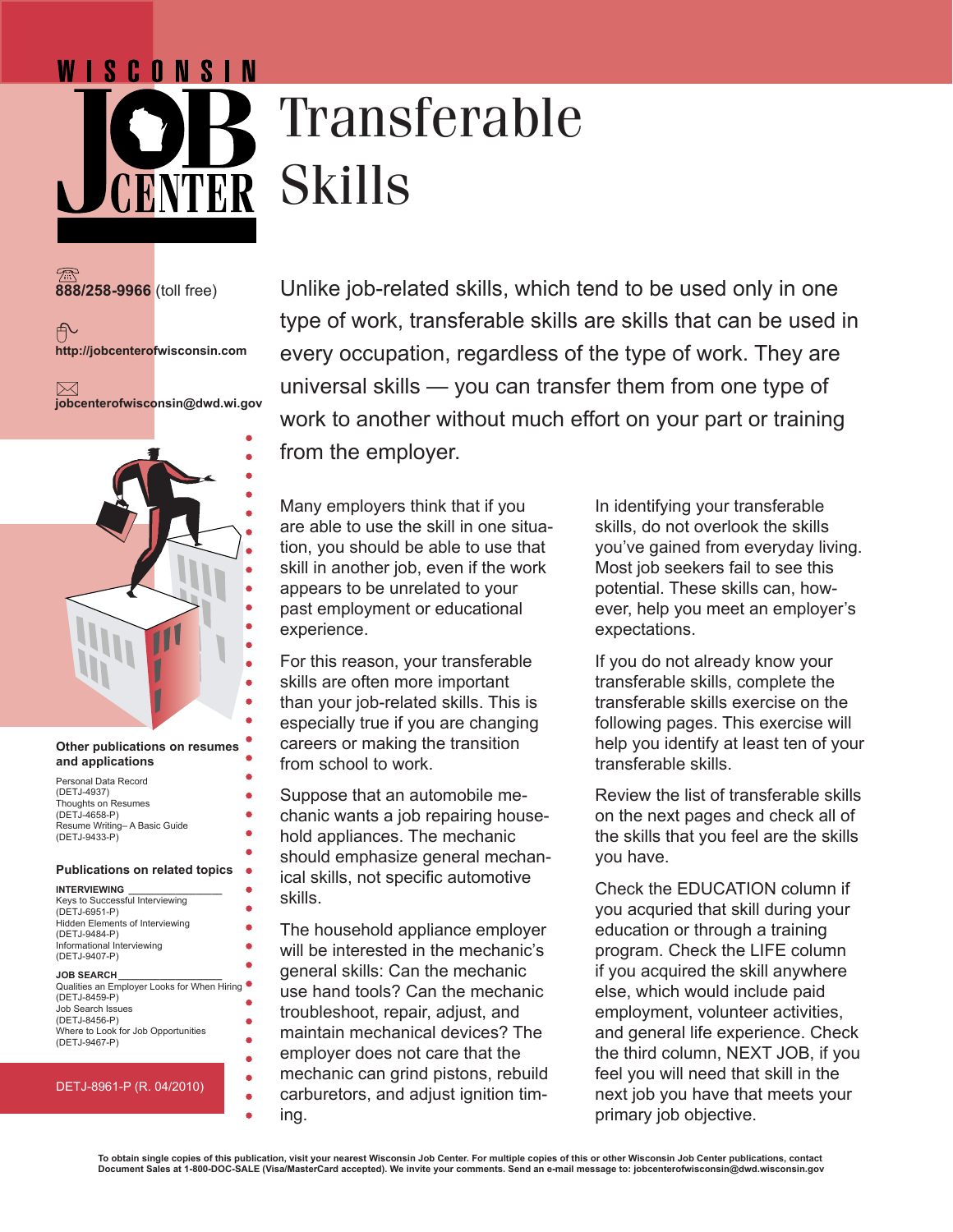| Education<br>Next Job<br>Life                                                                                                                                                                                                                                                                                                                                                                                                                                                                                                                                                                                                                                                                                                                                                                                                                                                                                                                                                                                                                                                                                                                                                                        |                                                                                                                                                                                                                                                                                                                                                                                                                                                                                                                                                                                                                                                                                                                                                                                                                                                                                                                                                       | Education                                                                                                                                                                                                                                                         | Next Job<br>Life                                                                                                                                                                                                                                                                                                                                                                                                                                                                                                                                                                                                                                                                                                                                                 |                                                                                                                                                                                                                                                                                                                                                                                                                                                                                                                                                                                                                                                                                                                                                                                  |
|------------------------------------------------------------------------------------------------------------------------------------------------------------------------------------------------------------------------------------------------------------------------------------------------------------------------------------------------------------------------------------------------------------------------------------------------------------------------------------------------------------------------------------------------------------------------------------------------------------------------------------------------------------------------------------------------------------------------------------------------------------------------------------------------------------------------------------------------------------------------------------------------------------------------------------------------------------------------------------------------------------------------------------------------------------------------------------------------------------------------------------------------------------------------------------------------------|-------------------------------------------------------------------------------------------------------------------------------------------------------------------------------------------------------------------------------------------------------------------------------------------------------------------------------------------------------------------------------------------------------------------------------------------------------------------------------------------------------------------------------------------------------------------------------------------------------------------------------------------------------------------------------------------------------------------------------------------------------------------------------------------------------------------------------------------------------------------------------------------------------------------------------------------------------|-------------------------------------------------------------------------------------------------------------------------------------------------------------------------------------------------------------------------------------------------------------------|------------------------------------------------------------------------------------------------------------------------------------------------------------------------------------------------------------------------------------------------------------------------------------------------------------------------------------------------------------------------------------------------------------------------------------------------------------------------------------------------------------------------------------------------------------------------------------------------------------------------------------------------------------------------------------------------------------------------------------------------------------------|----------------------------------------------------------------------------------------------------------------------------------------------------------------------------------------------------------------------------------------------------------------------------------------------------------------------------------------------------------------------------------------------------------------------------------------------------------------------------------------------------------------------------------------------------------------------------------------------------------------------------------------------------------------------------------------------------------------------------------------------------------------------------------|
| $\Box$<br>⊔<br>□<br>$\Box$<br>$\Box$<br>$\Box$<br>$\Box$<br>❏<br>$\Box$<br>❏<br>❏<br>$\Box$<br>$\Box$<br>$\Box$<br>❏<br>$\Box$<br>$\Box$<br>$\Box$<br>$\Box$<br>$\Box$<br>$\Box$<br>$\Box$<br>$\Box$<br>$\Box$<br>$\Box$<br>$\Box$<br>❏<br>$\Box$<br>$\Box$<br>❏<br>$\Box$<br>$\Box$<br>$\Box$<br>❏<br>$\Box$<br>$\Box$<br>❏<br>$\Box$<br>$\Box$<br>❏<br>$\Box$<br>$\Box$<br>❏<br>$\Box$<br>❏<br>$\Box$<br>$\Box$<br>$\Box$<br>$\Box$<br>$\Box$<br>$\Box$<br>❏<br>$\Box$<br>$\Box$<br>$\Box$<br>$\Box$<br>$\Box$<br>$\Box$<br>$\Box$<br>$\Box$<br>$\Box$<br>$\Box$<br>$\Box$<br>$\Box$<br>$\Box$<br>$\Box$<br>$\Box$<br>$\Box$<br>$\Box$<br>$\Box$<br>$\Box$<br>❏<br>$\Box$<br>$\Box$<br>❏<br>$\Box$<br>$\Box$<br>❏<br>$\Box$<br>$\Box$<br>$\Box$<br>$\Box$<br>$\Box$<br>$\Box$<br>$\Box$<br>$\Box$<br>$\Box$<br>❏<br>$\Box$<br>$\Box$<br>❏<br>❏<br>❏<br>$\Box$<br>$\Box$<br>$\Box$<br>□<br>□<br>ப<br>u<br>❏<br>❏<br>$\Box$<br>❏<br>❏<br>❏<br>❏<br>❏<br>❏<br>❏<br>❏<br>❏<br>❏<br>$\Box$<br>❏<br>❏<br>$\Box$<br>❏<br>❏<br>❏<br>❏<br>❏<br>❏<br>❏<br>❏<br>❏<br>❏<br>❏<br>❏<br>❏<br>❏<br>❏<br>❏<br>❏<br>❏<br>❏<br>❏<br>❏<br>❏<br>❏<br>❏<br>❏<br>❏<br>❏<br>❏<br>❏<br>❏<br>$\Box$<br>❏<br>❏<br>❏<br>❏<br>❏ | act/perform<br>adapt to situations<br>advise people<br>analyze data<br>anticipate problems<br>appraise service<br>arrange functions<br>assemble products<br>assess situations<br>audit records<br>bargain/barter<br>be cost conscious<br>be responsible for<br>budget money<br>build<br>buy products/services<br>calculate numbers<br>chart information<br>check for accuracy<br>classify information<br>collect money<br>communicate<br>compare data<br>compile statistics<br>compute data<br>conceptualize<br>conduct<br>confront others<br>construct buildings<br>consult w/ others<br>contact others<br>contact w/ others<br>control costs<br>control people<br>control situations<br>converse w/ others<br>coordinate activities<br>cope w/ deadlines<br>copy information<br>correspond w/ others<br>create<br>delegate<br>deliver<br>demonstrate<br>design<br>detail<br>detect<br>determine<br>develop<br>direct others<br>dispense information | ⊔<br>❏<br>❏<br>❏<br>❏<br>❏<br>❏<br>◻<br>◻<br>◻<br>◻<br>❏<br>◻<br>◻<br>◻<br>$\Box$<br>◻<br>◻<br>❏<br>◻<br>❏<br>◻<br>◻<br>❏<br>❏<br>❏<br>◻<br>❏<br>❏<br>❏<br>❏<br>❏<br>□.<br>⊔<br>❏<br>❏<br>❏<br>❏<br>❏<br>❏<br>❏<br>❏<br>❏<br>❏<br>❏<br>❏<br>❏<br>❏<br>❏<br>❏<br>❏ | $\Box$<br>$\Box$<br>$\Box$<br>❏<br>$\Box$<br>$\Box$<br>❏<br>❏<br>$\Box$<br>❏<br>$\Box$<br>$\Box$<br>$\Box$<br>$\Box$<br>$\Box$<br>$\Box$<br>$\Box$<br>❏<br>$\Box$<br>❏<br>$\Box$<br>❏<br>$\Box$<br>❏<br>$\Box$<br>❏<br>$\Box$<br>❏<br>$\Box$<br>❏<br>$\Box$<br>❏<br>$\Box$<br>❏<br>$\Box$<br>❏<br>$\Box$<br>$\Box$<br>$\Box$<br>$\Box$<br>$\Box$<br>❏<br>$\Box$<br>$\Box$<br>$\Box$<br>$\Box$<br>$\Box$<br>$\Box$<br>$\Box$<br>$\Box$<br>$\Box$<br>$\Box$<br>$\Box$<br>❏<br>$\Box$<br>$\Box$<br>$\Box$<br>$\Box$<br>$\Box$<br>$\Box$<br>❏<br>❏<br>$\Box$<br>$\Box$<br>❏<br>⊔<br>❏<br>❏<br>❏<br>❏<br>❏<br>❏<br>❏<br>❏<br>❏<br>❏<br>❏<br>❏<br>❏<br>❏<br>❏<br>❏<br>❏<br>❏<br>❏<br>❏<br>❏<br>❏<br>❏<br>❏<br>❏<br>❏<br>❏<br>❏<br>❏<br>❏<br>❏<br>❏<br>❏<br>❏<br>❏<br>❏ | do precision work<br>do public relations work<br>draft<br>drive<br>edit<br>encourage<br>endure long hours<br>enforce<br>entertain<br>establish<br>estimate<br>evaluate<br>examine<br>exchange<br>exhibit<br>expand<br>expedite<br>explain<br>explore<br>file records<br>find information<br>fix/repair<br>follow directions<br>follow through<br>gather information<br>gather materials<br>generate<br>guide/lead<br>handle complaints<br>handle equipment<br>handle money<br>help people<br>illustrate<br>imagine solutions<br>implement<br>improve<br>improvise<br>inform people<br>initiate actions<br>inspect products<br>install<br>instruct<br>interpret data<br>interview people<br>invent<br>inventory<br>investigate<br>lead people<br>learn<br>learn quickly<br>liaise |
| $\Box$<br>❏<br>❏                                                                                                                                                                                                                                                                                                                                                                                                                                                                                                                                                                                                                                                                                                                                                                                                                                                                                                                                                                                                                                                                                                                                                                                     | distribute                                                                                                                                                                                                                                                                                                                                                                                                                                                                                                                                                                                                                                                                                                                                                                                                                                                                                                                                            | $\Box$                                                                                                                                                                                                                                                            | ❏<br>❏                                                                                                                                                                                                                                                                                                                                                                                                                                                                                                                                                                                                                                                                                                                                                           | lift (heavy)                                                                                                                                                                                                                                                                                                                                                                                                                                                                                                                                                                                                                                                                                                                                                                     |

| Educati<br>$\Box$<br>$\Box$<br>$\Box$<br>$\Box$<br>$\Box$<br>$\Box$<br>$\Box$<br>$\Box$<br>$\Box$<br>$\Box$<br>$\Box$<br>$\Box$<br>$\Box$<br>$\Box$<br>$\Box$<br>$\Box$<br>$\Box$<br>$\Box$<br>$\Box$<br>$\Box$<br>$\Box$<br>$\Box$<br>$\Box$<br>$\Box$<br>$\Box$<br>$\Box$<br>$\Box$<br>$\Box$<br>$\Box$<br>$\Box$<br>$\Box$<br>$\Box$<br>$\Box$<br>❏<br>$\Box$<br>$\Box$<br>$\Box$<br>$\Box$<br>$\Box$<br>$\Box$<br>$\Box$<br>$\Box$<br>$\Box$<br>$\Box$<br>$\Box$<br>$\Box$<br>$\Box$<br>$\Box$ | Life<br>❏<br>$\Box$<br>$\Box$<br>$\Box$<br>$\Box$<br>$\Box$<br>$\Box$<br>$\Box$<br>$\Box$<br>$\Box$<br>$\Box$<br>$\Box$<br>$\Box$<br>$\Box$<br>$\Box$<br>$\Box$<br>$\Box$<br>$\Box$<br>$\Box$<br>$\Box$<br>$\Box$<br>$\Box$<br>$\Box$<br>$\Box$<br>$\Box$<br>$\Box$<br>$\Box$<br>$\Box$<br>$\Box$<br>$\Box$<br>$\Box$<br>$\Box$<br>$\Box$<br>❏<br>$\Box$<br>$\Box$<br>$\Box$<br>$\Box$<br>$\Box$<br>$\Box$<br>$\Box$<br>$\Box$<br>$\Box$<br>$\Box$<br>$\Box$<br>$\Box$<br>$\Box$<br>$\Box$ | Next Job<br>$\Box$<br>$\Box$<br>$\Box$<br>$\Box$<br>$\Box$<br>$\Box$<br>$\Box$<br>$\Box$<br>$\Box$<br>$\Box$<br>$\Box$<br>$\Box$<br>$\Box$<br>$\Box$<br>$\Box$<br>$\Box$<br>$\Box$<br>$\Box$<br>$\Box$<br>$\Box$<br>$\Box$<br>$\Box$<br>$\Box$<br>$\Box$<br>$\Box$<br>$\Box$<br>$\Box$<br>$\Box$<br>$\Box$<br>$\Box$<br>$\Box$<br>$\Box$<br>$\Box$<br>$\Box$<br>$\Box$<br>$\Box$<br>$\Box$<br>$\Box$<br>$\Box$<br>$\Box$<br>$\Box$<br>$\Box$<br>$\Box$<br>$\Box$<br>$\Box$<br>$\Box$<br>$\Box$<br>$\Box$ | lift (moderate)<br>listen<br>locate information<br>log information<br>make/create<br>make decisions<br>make policy<br>manage a business<br>manage people<br>measure boundaries<br>mediate problems<br>meet the public<br>memorize information<br>mentor others<br>monitor progress<br>motivate others<br>move materials<br>negotiate<br>nurse<br>nurture<br>observe<br>obtain<br>operate equipment<br>order goods/supplies<br>organize data<br>organize people<br>organize tasks<br>own/operate business<br>paint<br>perceive needs<br>perform routine work<br>persuade others<br>plan<br>plant<br>prepare materials<br>print<br>process information<br>process materials<br>produce<br>program<br>promote<br>protect property<br>provide maintenance<br>question others<br>raise money<br>read reference books<br>recommend<br>record data |
|----------------------------------------------------------------------------------------------------------------------------------------------------------------------------------------------------------------------------------------------------------------------------------------------------------------------------------------------------------------------------------------------------------------------------------------------------------------------------------------------------|--------------------------------------------------------------------------------------------------------------------------------------------------------------------------------------------------------------------------------------------------------------------------------------------------------------------------------------------------------------------------------------------------------------------------------------------------------------------------------------------|----------------------------------------------------------------------------------------------------------------------------------------------------------------------------------------------------------------------------------------------------------------------------------------------------------------------------------------------------------------------------------------------------------------------------------------------------------------------------------------------------------|---------------------------------------------------------------------------------------------------------------------------------------------------------------------------------------------------------------------------------------------------------------------------------------------------------------------------------------------------------------------------------------------------------------------------------------------------------------------------------------------------------------------------------------------------------------------------------------------------------------------------------------------------------------------------------------------------------------------------------------------------------------------------------------------------------------------------------------------|
| $\Box$<br>$\Box$<br>$\Box$                                                                                                                                                                                                                                                                                                                                                                                                                                                                         | $\Box$<br>$\Box$<br>$\Box$                                                                                                                                                                                                                                                                                                                                                                                                                                                                 | $\Box$<br>$\Box$<br>$\Box$                                                                                                                                                                                                                                                                                                                                                                                                                                                                               | recruit people<br>rectify<br>reduce costs                                                                                                                                                                                                                                                                                                                                                                                                                                                                                                                                                                                                                                                                                                                                                                                                   |
| $\Box$                                                                                                                                                                                                                                                                                                                                                                                                                                                                                             | ❏                                                                                                                                                                                                                                                                                                                                                                                                                                                                                          | $\Box$                                                                                                                                                                                                                                                                                                                                                                                                                                                                                                   | refer people                                                                                                                                                                                                                                                                                                                                                                                                                                                                                                                                                                                                                                                                                                                                                                                                                                |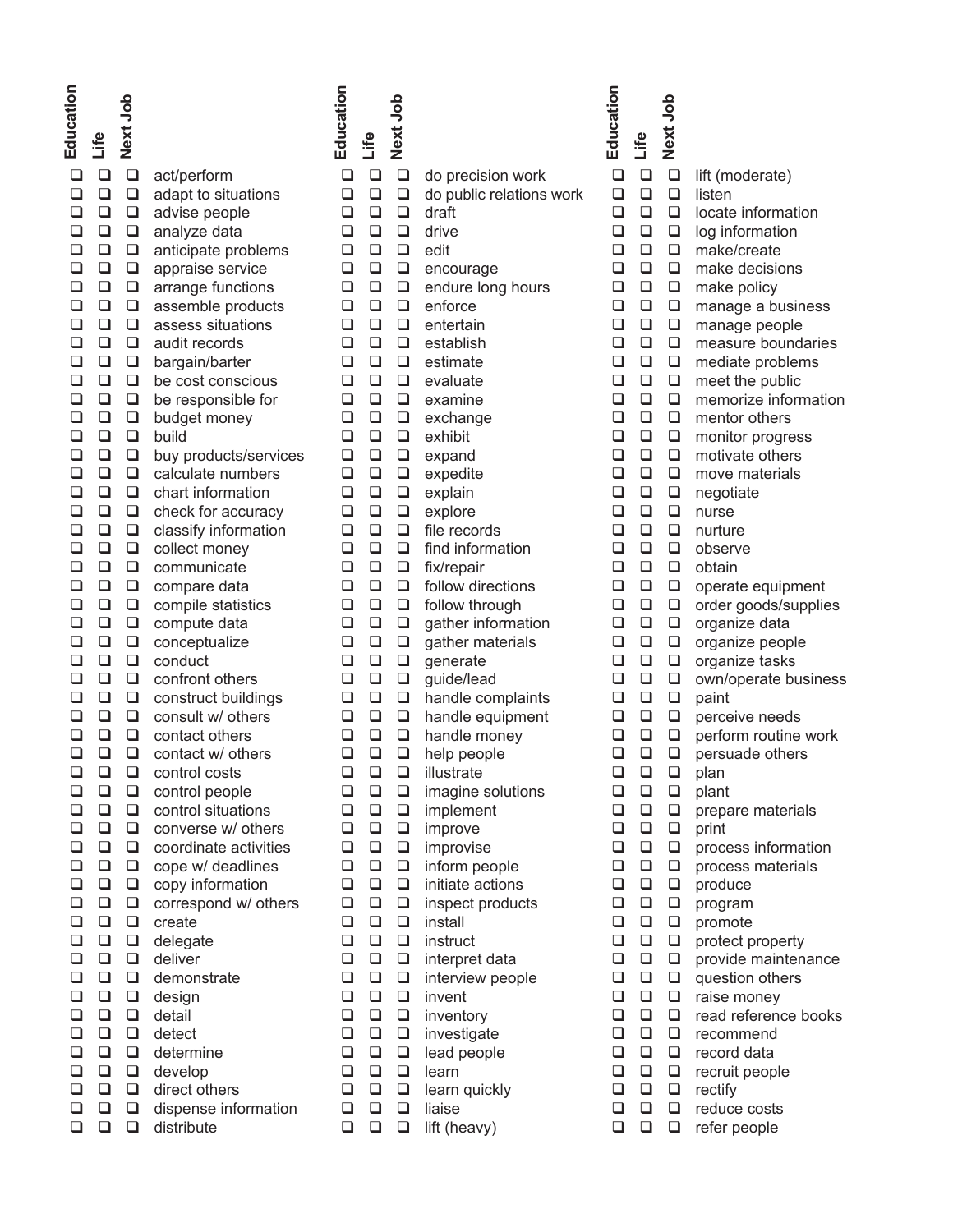| Education | Life | dob<br><b>Next</b> |                      | Education                | Life   | Next Job |                        | Education | Life   | dop<br>Next. |                      |
|-----------|------|--------------------|----------------------|--------------------------|--------|----------|------------------------|-----------|--------|--------------|----------------------|
| ⊔         | ❏    | $\Box$             | rehabilitate people  | □                        | □      | ❏        | shape                  | □         | ⊔      | □            | transfer             |
| ⊔         | ◻    | ❏                  | remember information | ❏                        | ❏      | ❏        | signal                 | ❏         | ⊔      | ❏            | translate            |
|           | ❏    | □                  | remove               | ❏                        | ❏      | ❏        | size up situations     | ❏         | □      | ❏            | travel               |
| ⊔         | ❏    | ❏                  | repair               | □                        | ❏      | □        | sketch                 | □         | □      | □            | treat                |
| ❏         | ❏    | $\Box$             | replace              | □                        | $\Box$ | ❏        | socialize              | □         | □      | $\Box$       | troubleshoot         |
| ப         | ❏    | ❏                  | report information   | ❏                        | ⊔      | ❏        | solve problems         | ⊔         | ◻      | ❏            | tutor                |
| ❏         | ❏    | ❏                  | research             | ❏                        | ❏      | ❏        | sort                   | ❏         | ❏      | ❏            | type                 |
| ⊔         | ❏    | ❏                  | resolve problems     | ❏                        | ❏      | ❏        | speak in public        | ❏         | ❏      | ❏            | understand           |
| ⊔         | ❏    | $\Box$             | restore              | □                        | ❏      | ❏        | study                  | ❏         | ❏      | $\Box$       | unite people         |
|           | ❏    | □                  | retrieve information | ❏                        | ❏      | ❏        | supervise              | ❏         | ❏      | ❏            | update information   |
| $\Box$    | ❏    | ❏                  | review               | ❏                        | ❏      | ❏        | supply                 | ❏         | ❏      | ❏            | upgrade              |
| ❏         | ❏    | ❏                  | run meetings         | ❏                        | ❏      | ❏        | support                | ❏         | $\Box$ | ❏            | use hand/eye coord.  |
| ⊔         | ❏    | ❏                  | schedule             | ❏                        | ❏      | ❏        | survey                 | ❏         | ❏      | ❏            | use words correctly  |
| ⊔         | ❏    | ❏                  | seek out             | ⊔                        | ❏      | ❏        | synthesize             | ❏         | ❏      | ❏            | verify               |
| ❏         | ❏    | ❏                  | select               | □                        | ❏      | ❏        | tabulate               | ❏         | ❏      | ❏            | visit                |
|           | ❏    | ❏                  | sell                 | ❏                        | ❏      | ❏        | take instructions      | ❏         | ❏      | ❏            | visualize            |
| ⊔         | ❏    | $\Box$             | separate             | □                        | □      | ❏        | tend equipment         | □         | ❏      | ❏            | volunteer            |
| ⊔         | ❏    | ❏                  | sequence             | □                        | ◻      | ❏        | test                   | ❏         | ❏      | $\Box$       | weigh                |
| ப         | ❏    | ❏                  | service customers    | ◻                        | ❏      | ❏        | think ahead            | ❏         | ❏      | ❏            | work quickly         |
| ⊔         | ❏    | ❏                  | service equipment    | ❏                        | ❏      | ❏        | think logically        | ❏         | ❏      | ❏            | write procedures     |
| ⊔         | ❏    | ❏                  | set goals/objectives | ❏                        | ❏      | ❏        | tolerate interruptions | ❏         | ❏      | ❏            | write promo material |
|           | ❏    | ❏                  | set up equipment     | □                        | ❏      | ❏        | track                  | ❏         | $\Box$ | ❏            | write proposals      |
|           | ◻    | ❏                  | set up systems       |                          | □      | ❏        | train/teach            | ❏         | ❏      | ❏            | write reports        |
| □         |      | ◻                  | sew                  | $\overline{\phantom{a}}$ | ┚      | □        | transcribe             | □         | □      | ப            | write technical work |

Once you've identified your transferable skills, you need to develop them into statements that you can make in an interview, which will show employers that

you are the best person for the job. Below are sample statements about transferable skills. Each is followed by an example and a connection to a specific job.

| Transferable skill statement<br><b>Example</b><br>Connection | "I can meet deadlines."<br>"While in school, I rarely missed a due date on an assignment."<br>"If I was able to meet deadlines in school, I will also be able to meet your<br>work deadlines and quotas."                                                                                                                                                                                           |
|--------------------------------------------------------------|-----------------------------------------------------------------------------------------------------------------------------------------------------------------------------------------------------------------------------------------------------------------------------------------------------------------------------------------------------------------------------------------------------|
| Transferable skill statement<br><b>Example</b><br>Connection | "I can keep financial records."<br>"As a full-time homemaker I handled all of the family money, including<br>savings and checking, without ever bouncing a check or failing to pay a bill<br>on time."<br>"If I could handle the family finances so well for twenty years, while taking<br>care of all of the other household chores at the same time, I could be a good<br>account clerk for you." |
| Transferable skill statement<br><b>Example</b><br>Connection | "I am a well-organized person."<br>"At my last job I had six bosses. I had to organize my time and set priorities<br>to get the job done to everyone's satisfaction."<br>"If I could handle that confusion, I'm sure I'll be able to deal with the<br>organizational demands of this job."                                                                                                          |
| Transferable skill statement<br>Example<br>Connection        | "I'm a good explainer."<br>"Whenever anyone at work had trouble understanding a procedure, they<br>came to me for an explanation."<br>"I can learn quickly, train new workers, and help others."                                                                                                                                                                                                    |